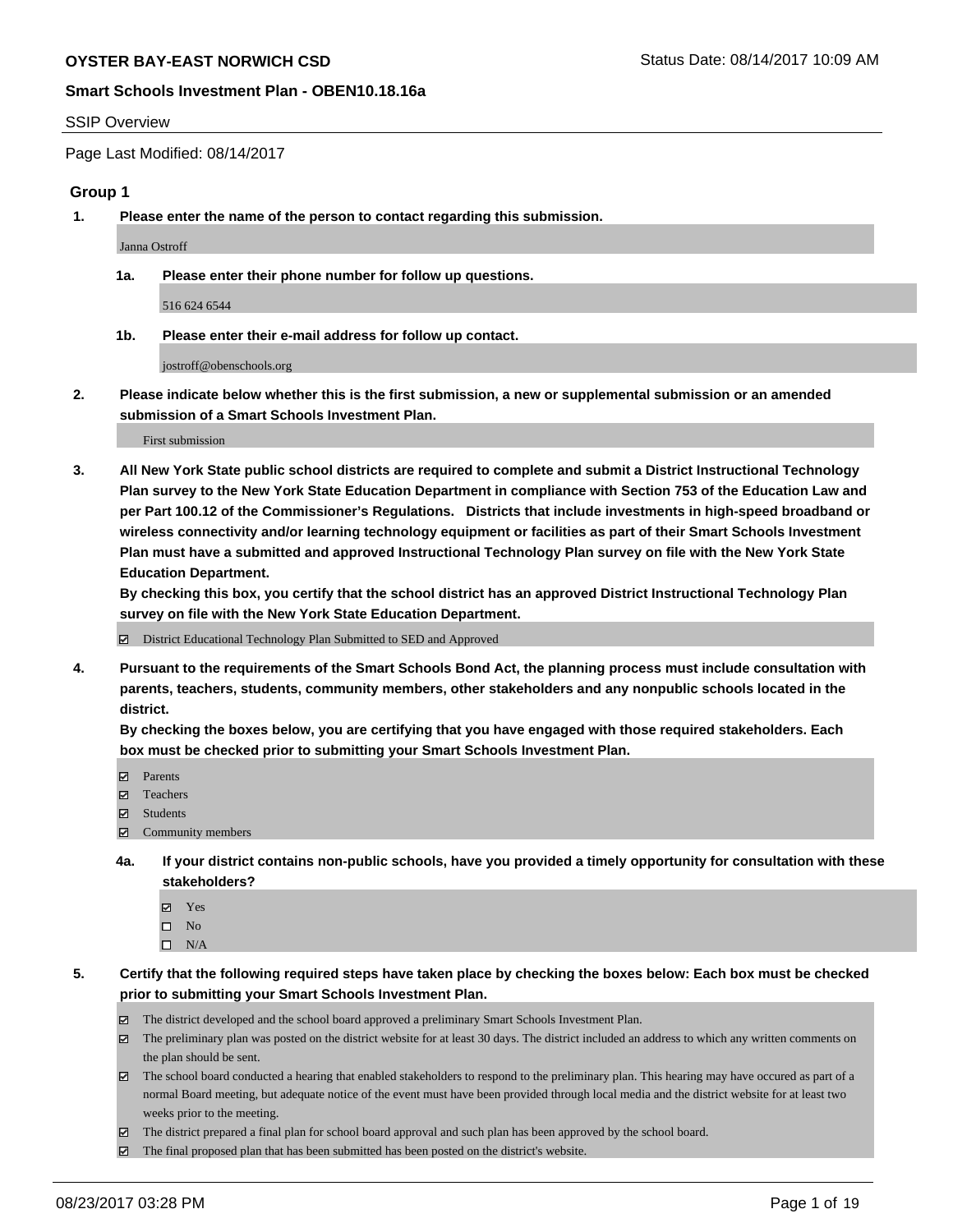# **OYSTER BAY-EAST NORWICH CSD** Status Date: 08/14/2017 10:09 AM

## **Smart Schools Investment Plan - OBEN10.18.16a**

#### SSIP Overview

Page Last Modified: 08/14/2017

**5a. Please upload the proposed Smart Schools Investment Plan (SSIP) that was posted on the district's website, along with any supporting materials. Note that this should be different than your recently submitted Educational Technology Survey. The Final SSIP, as approved by the School Board, should also be posted on the website and remain there during the course of the projects contained therein.**

Smart\_Bond\_Presentation.pptx

**5b. Enter the webpage address where the final Smart Schools Investment Plan is posted. The Plan should remain posted for the life of the included projects.**

https://ny01913874.schoolwires.net/Page/807

**6. Please enter an estimate of the total number of students and staff that will benefit from this Smart Schools Investment Plan based on the cumulative projects submitted to date.**

1,800

**7. An LEA/School District may partner with one or more other LEA/School Districts to form a consortium to pool Smart Schools Bond Act funds for a project that meets all other Smart School Bond Act requirements. Each school district participating in the consortium will need to file an approved Smart Schools Investment Plan for the project and submit a signed Memorandum of Understanding that sets forth the details of the consortium including the roles of each respective district.**

 $\Box$  The district plans to participate in a consortium to partner with other school district(s) to implement a Smart Schools project.

**8. Please enter the name and 6-digit SED Code for each LEA/School District participating in the Consortium.**

| <b>Partner LEA/District</b> | <b>ISED BEDS Code</b> |
|-----------------------------|-----------------------|
| (No Response)               | (No Response)         |

**9. Please upload a signed Memorandum of Understanding with all of the participating Consortium partners.**

(No Response)

**10. Your district's Smart Schools Bond Act Allocation is:**

\$250,537

**11. Enter the budget sub-allocations by category that you are submitting for approval at this time. If you are not budgeting SSBA funds for a category, please enter 0 (zero.) If the value entered is \$0, you will not be required to complete that survey question.**

|                                              | Sub-<br>Allocations |
|----------------------------------------------|---------------------|
|                                              |                     |
| <b>School Connectivity</b>                   | 213,666             |
| <b>Connectivity Projects for Communities</b> | 0                   |
| Classroom Technology                         | $\overline{0}$      |
| Pre-Kindergarten Classrooms                  | $\overline{0}$      |
| Replace Transportable Classrooms             | 0                   |
| <b>High-Tech Security Features</b>           | $\overline{0}$      |
| Totals:                                      | 213,666             |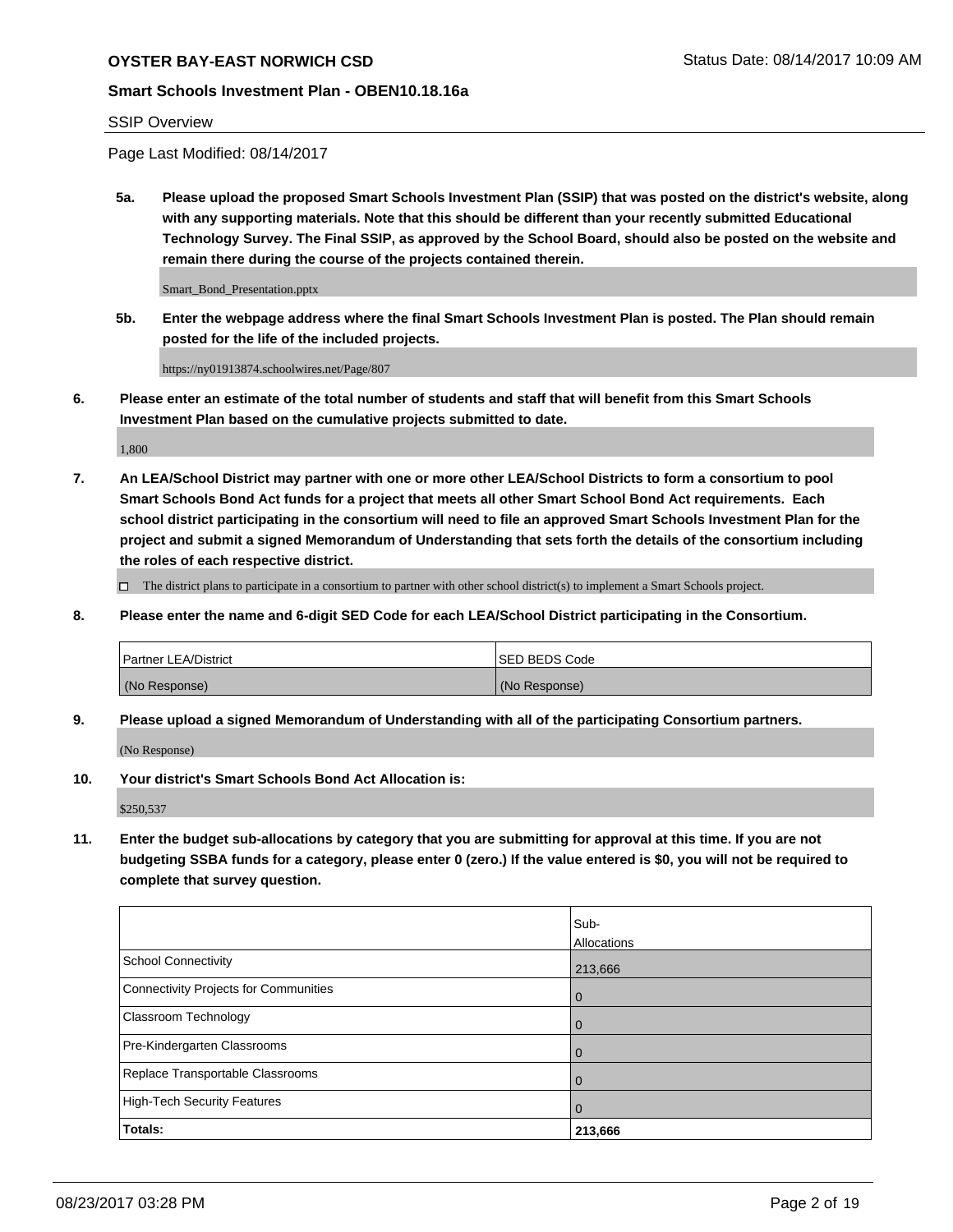#### School Connectivity

Page Last Modified: 08/08/2017

## **Group 1**

- **1. In order for students and faculty to receive the maximum benefit from the technology made available under the Smart Schools Bond Act, their school buildings must possess sufficient connectivity infrastructure to ensure that devices can be used during the school day. Smart Schools Investment Plans must demonstrate that:**
	- **sufficient infrastructure that meets the Federal Communications Commission's 100 Mbps per 1,000 students standard currently exists in the buildings where new devices will be deployed, or**
	- **is a planned use of a portion of Smart Schools Bond Act funds, or**
	- **is under development through another funding source.**

**Smart Schools Bond Act funds used for technology infrastructure or classroom technology investments must increase the number of school buildings that meet or exceed the minimum speed standard of 100 Mbps per 1,000 students and staff within 12 months. This standard may be met on either a contracted 24/7 firm service or a "burstable" capability. If the standard is met under the burstable criteria, it must be:**

**1. Specifically codified in a service contract with a provider, and**

**2. Guaranteed to be available to all students and devices as needed, particularly during periods of high demand, such as computer-based testing (CBT) periods.**

**Please describe how your district already meets or is planning to meet this standard within 12 months of plan submission.**

Oyster Bay-East Norwich schools are insuring that students and faculty receive the maximum benefit from the technology by providing internet access through a contract with Nassau Boces' Bo-Tie network. Our district's Bo-Tie contract provides 300Mbps of internet bandwidth capable of being increased up to 1 Gbps through this large fiber-optic network. Our contract offers the capacity to increase high-speed Internet access to meet the growing needs of students and teachers now and in the future.

- **1a. If a district believes that it will be impossible to meet this standard within 12 months, it may apply for a waiver of this requirement, as described on the Smart Schools website. The waiver must be filed and approved by SED prior to submitting this survey.**
	- By checking this box, you are certifying that the school district has an approved waiver of this requirement on file with the New York State Education Department.

#### **2. Connectivity Speed Calculator (Required)**

|                         | Number of<br><b>Students</b> | Multiply by<br>100 Kbps | Divide by 1000 Current Speed<br>to Convert to<br>Required<br>Speed in Mb | lin Mb | Expected<br>Speed to be<br>Attained Within Required<br>12 Months | <b>Expected Date</b><br>When<br>Speed Will be<br><b>Met</b> |
|-------------------------|------------------------------|-------------------------|--------------------------------------------------------------------------|--------|------------------------------------------------------------------|-------------------------------------------------------------|
| <b>Calculated Speed</b> | 1.621                        | 162.100                 | 162.1Mb                                                                  | 300Mb  | 300Mb                                                            | being met<br>already                                        |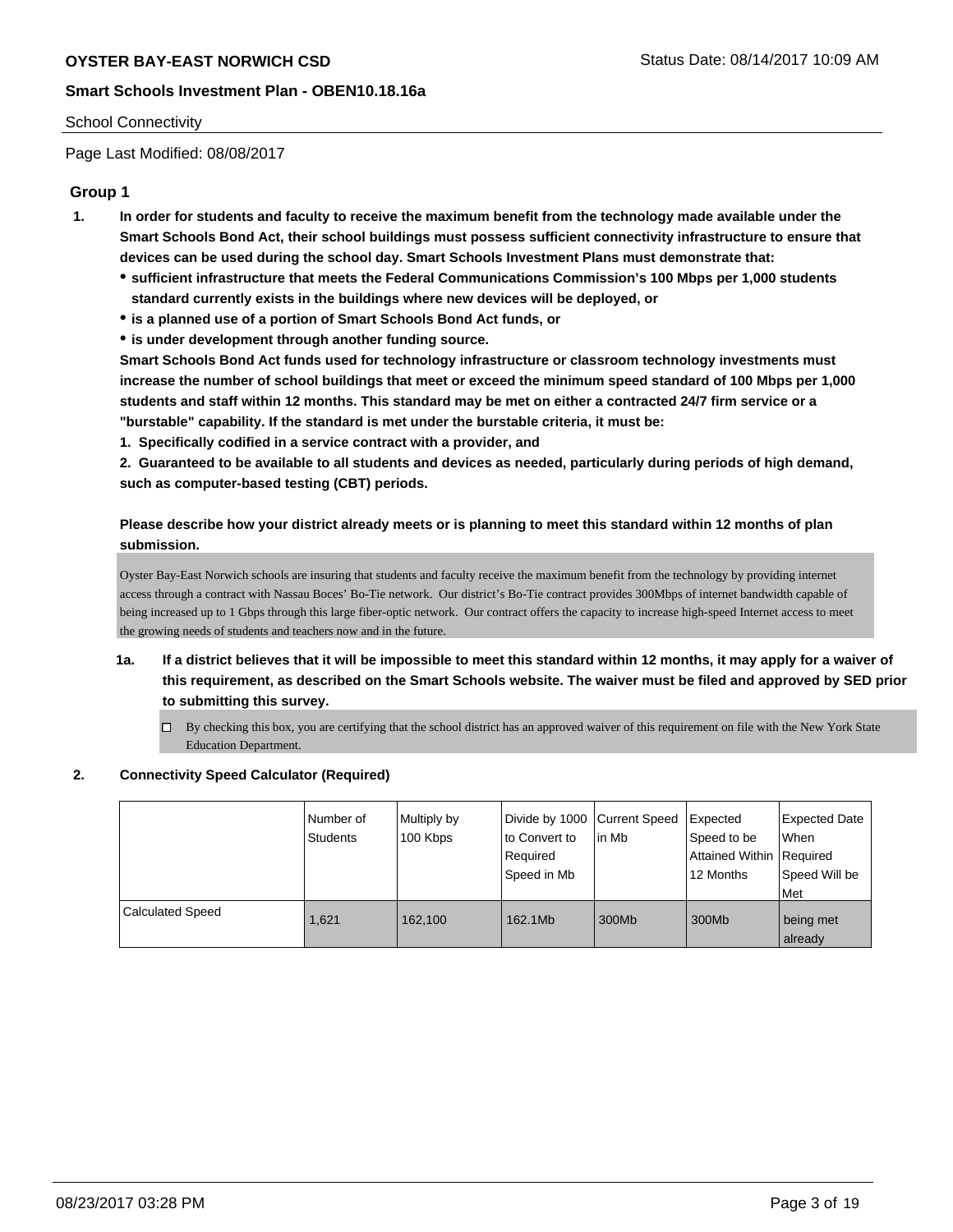#### School Connectivity

## Page Last Modified: 08/08/2017

## **3. Describe how you intend to use Smart Schools Bond Act funds for high-speed broadband and/or wireless connectivity projects in school buildings.**

All proposed projects are intended to improve the reliability of our network and internet infrastructure.

We intend to invest the largest portion of our SMART Schools bond allocation to purchase a new core server and a new SAN to replace those out of warrantee.The reliability of our network functionality is paramount to our infrastructure and therefore the focus of investments.Torn old fiber currently joins our closets and connects buildings within our network.We therefore propose the use of the SMART School Bond to repair and upgrade fiber to OM4 to optimize within network connectivity.

Our district faces frequent power outages throughout the year.We therefore intend to invest SMART Bond money to purchase Uninterrupted Power Supplies for our network servers for rapid network recovery.This decreases strain on network servers and provides a more rapid return to optimal functionality for our district community.

Finally, this proposal includes the purchase of a Gigabit Interface Converter (GBIC).This investment will increase the speed of communication between our wireless infrastructure and our network, thereby increasing our instructional capacity to share data.

Our district originally intended to include VEEAM backup hardware, software and installation into our SMART Bond proposal.We are not including this Board approved purchase in our final business proposal as we have since been alerted by other Nassau county districts that although a healthy infrastructure investment, the VEEAM software component will exclude it from being an accepted Bond-based purchase. We are therefore substituting the SAN intended to be used in coordination with VEEAM with a comparable recovery hardware purchase called the "Unitrends Recovery RC8245."

# **4. Describe the linkage between the district's District Instructional Technology Plan and the proposed projects. (There should be a link between your response to this question and your response to Question 1 in Part E. Curriculum and Instruction "What are the district's plans to use digital connectivity and technology to improve teaching and learning?)**

Our vision at Oyster Bay-East Norwich Schools is that "teachers and students are encouraged to find and incorporate the most beneficial technologies available to enhance instruction. While preparing all students with the skills to succeed in a rapidly evolving society, technology is optimally used in every classroom to engage, excite, and individualize student learning. Diverse technological tools and programs are available throughout the district to maximize opportunities for meaningful individual and collaborative learning both within the classroom and throughout the learning community."

As stated in our District's Instructional Technology Plan, the investments proposed would help us to "build a robust infrastructure that can support future technological investments to enhance student learning."Part of our communicated plan was to replace out of warrantee network devices, to purchase UPS devices, to minimize points of failure/slowing of data speeds and to optimize network use and storage.This investment plan would enable us to better approach our communicated goals.

# **5. If the district wishes to have students and staff access the Internet from wireless devices within the school building, or in close proximity to it, it must first ensure that it has a robust Wi-Fi network in place that has sufficient bandwidth to meet user demand.**

#### **Please describe how you have quantified this demand and how you plan to meet this demand.**

In the summer of 2015, our community voted to invest in a district-wide CAT 6a cabling and wireless network upgrade project to meet immediate instructional Wi-Fi access needs and to build for the future. Although current WAP provide for network speeds at 1Gbps, our CAT 6a infrastructure provides the capacity to raise our wireless capacity to meet interface speeds up to 10Gbps.

A WAP was placed in every classroom and hallway throughout the district, and high density WAPS were installed in areas such as gymnasiums, lobbies, libraries, and cafeterias, at which our community anticipates large numbers of students engaging in learning activities. Our proposed investments in repairing the fiber and purchasing a GBIC will minimize points of failure and enable us to maximize our district-wide use of upgraded infrastructure.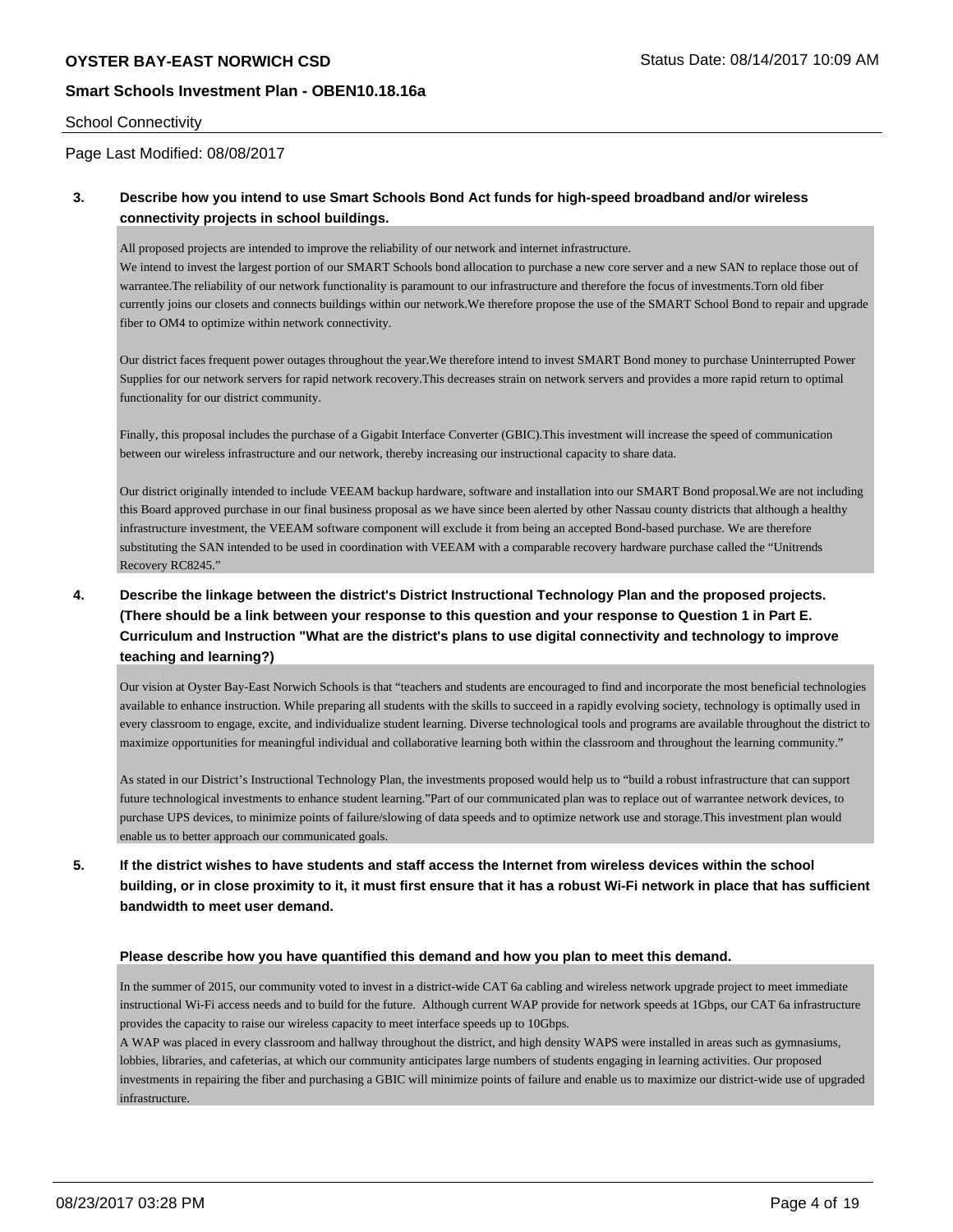# **OYSTER BAY-EAST NORWICH CSD Status Date: 08/14/2017 10:09 AM**

## **Smart Schools Investment Plan - OBEN10.18.16a**

#### School Connectivity

Page Last Modified: 08/08/2017

**6. As indicated on Page 5 of the guidance, the Office of Facilities Planning will have to conduct a preliminary review of all capital projects, including connectivity projects.**

**Please indicate on a separate row each project number given to you by the Office of Facilities Planning.**

| <b>Project Number</b> |  |
|-----------------------|--|
| 28-05-06-06-7-999-BA1 |  |

**7. Certain high-tech security and connectivity infrastructure projects may be eligible for an expedited review process as determined by the Office of Facilities Planning.**

**Was your project deemed eligible for streamlined review?**

Yes

**7a. Districts that choose the Streamlined Review Process will be required to certify that they have reviewed all installations with their licensed architect or engineer of record and provide that person's name and license number. The licensed professional must review the products and proposed method of installation prior to implementation and review the work during and after completion in order to affirm that the work was codecompliant, if requested.**

 $\Box$  I certify that I have reviewed all installations with a licensed architect or engineer of record.

**8. Include the name and license number of the architect or engineer of record.**

| Name           | License Number |
|----------------|----------------|
| Roger P. Smith | 165141         |

**9. If you are submitting an allocation for School Connectivity complete this table.**

**Note that the calculated Total at the bottom of the table must equal the Total allocation for this category that you entered in the SSIP Overview overall budget.** 

|                                            | Sub-              |
|--------------------------------------------|-------------------|
|                                            | <b>Allocation</b> |
| Network/Access Costs                       | 158,833           |
| Outside Plant Costs                        | (No Response)     |
| School Internal Connections and Components | 54,833            |
| Professional Services                      | (No Response)     |
| Testing                                    | (No Response)     |
| <b>Other Upfront Costs</b>                 | (No Response)     |
| <b>Other Costs</b>                         | $\overline{0}$    |
| Totals:                                    | 213,666           |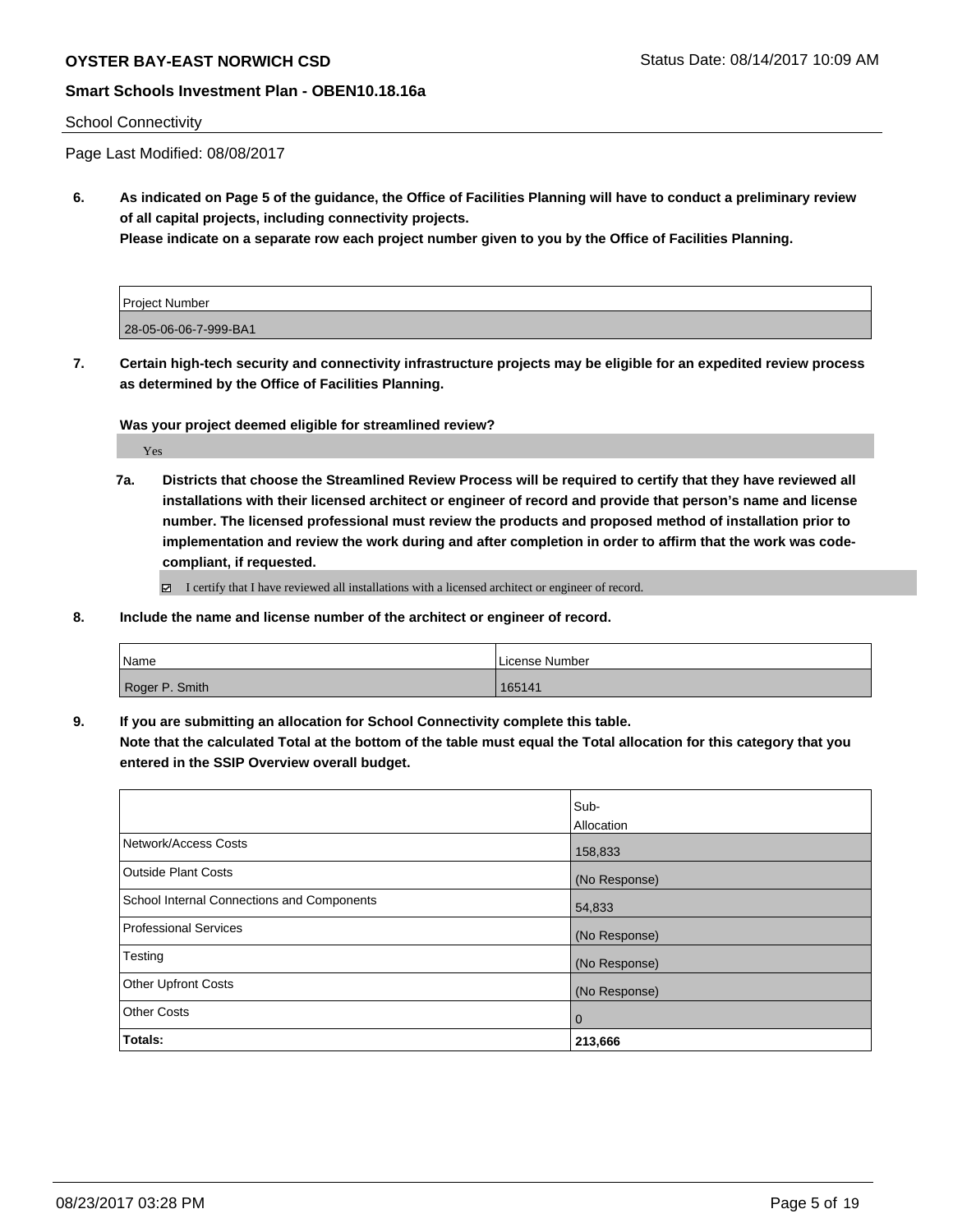# **OYSTER BAY-EAST NORWICH CSD** Status Date: 08/14/2017 10:09 AM

## **Smart Schools Investment Plan - OBEN10.18.16a**

## School Connectivity

Page Last Modified: 08/08/2017

**10. Please detail the type, quantity, per unit cost and total cost of the eligible items under each sub-category. This is especially important for any expenditures listed under the "Other" category. All expenditures must be eligible for tax-exempt financing to be reimbursed through the SSBA. Sufficient detail must be provided so that we can verify this is the case. If you have any questions, please contact us directly through smartschools@nysed.gov. NOTE: Wireless Access Points should be included in this category, not under Classroom Educational Technology, except those that will be loaned/purchased for nonpublic schools. Add rows under each sub-category for additional items, as needed.**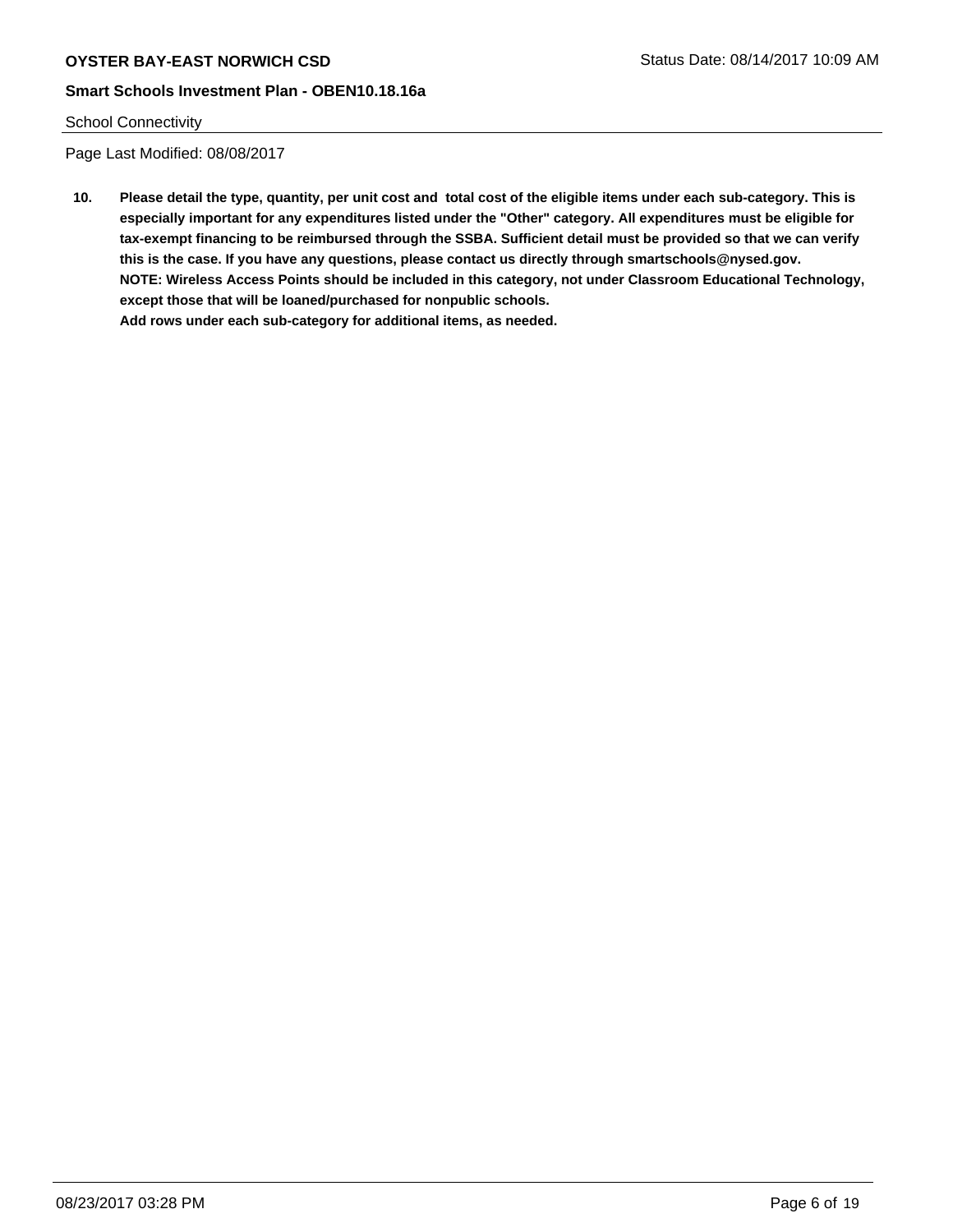# School Connectivity

Page Last Modified: 08/08/2017

| Select the allowable expenditure<br>type.<br>Repeat to add another item under<br>each type. | Item to be purchased                                                 | Quantity       | Cost per Item | <b>Total Cost</b> |
|---------------------------------------------------------------------------------------------|----------------------------------------------------------------------|----------------|---------------|-------------------|
| <b>Network/Access Costs</b>                                                                 | Power Supply Liebert GXT4-<br>1500RT120                              | $\overline{4}$ | 1,232         | 4,928             |
| <b>Network/Access Costs</b>                                                                 | Power Supply Liebert IS-Webcard                                      | 14             | 357           | 4,998             |
| <b>Network/Access Costs</b>                                                                 | Power Supply Liebert GXT4-<br>2000RT120                              | $\overline{7}$ | 1,384         | 9,688             |
| <b>Network/Access Costs</b>                                                                 | Power Supply Liebert GXT4-<br>3000RT120                              | 3              | 2,693         | 8,079             |
| <b>Network/Access Costs</b>                                                                 | Power Supply Liebert GXT3-<br>3000RT120                              | 3              | 706           | 2,118             |
| <b>Network/Access Costs</b>                                                                 | Power Supply Liebert 27 NEMA 5-<br>15/20 Outlets, 30 Amp rated       | $\overline{4}$ | 949           | 3,796             |
| <b>Network/Access Costs</b>                                                                 | Power Supply Liebert MPH Monitored<br>and Controlled Distribution    | $\overline{2}$ | 778           | 1,556             |
| <b>Connections/Components</b>                                                               | Labor/Installation of Liebert UPS<br><b>Devices</b>                  | 1              | 3,181         | 3,181             |
| <b>Connections/Components</b>                                                               | Corning 12-Strand Fiber Cable                                        | $\mathbf{1}$   | 10,010        | 10,010            |
| <b>Connections/Components</b>                                                               | Corning 12-Strand Fiber Cable OM4P<br><b>lenum Armored</b>           | $\overline{2}$ | 2,200         | 4,400             |
| <b>Connections/Components</b>                                                               | Corning-C Edge-01U1U Rack-MT<br>Enclosure                            | 11             | 384           | 4,224             |
| <b>Connections/Components</b>                                                               | Corning 600ft Fiber Cable                                            | 1              | 3,000         | 3,000             |
| <b>Connections/Components</b>                                                               | Corning LC-LC OM4 3 meter fiber<br>patch cable                       | 40             | 50            | 2,000             |
| <b>Connections/Components</b>                                                               | Corning-C ECM-UM 12-05-93T 12-<br>Fiber Pretium Edge Module          | 12             | 315           | 3,780             |
| <b>Connections/Components</b>                                                               | Labor - Fiber Cabling                                                | 1              | 19.140        | 19,140            |
| Network/Access Costs                                                                        | Storage Area Network Dell EqualLogic<br><b>PS4100E</b>               | $\mathbf{1}$   | 18,351        | 18,351            |
| <b>Connections/Components</b>                                                               | Labor - SAN Install                                                  | $\mathbf{1}$   | 1,591         | 1,591             |
| Network/Access Costs                                                                        | HP DL360 Servers                                                     | 3              | 18,763        | 56,289            |
| <b>Connections/Components</b>                                                               | Labor and Installation of Server                                     | $\mathbf{1}$   | 3,507         | 3,507             |
| <b>Network/Access Costs</b>                                                                 | Unitrends Recovery RC8245                                            | $\mathbf{1}$   | 45,750        | 45,750            |
| Network/Access Costs                                                                        | Power Supply Liebert GXT4 3000VA<br>Rock Tower, web card and cabling | $\mathbf{1}$   | 3,280         | 3,280             |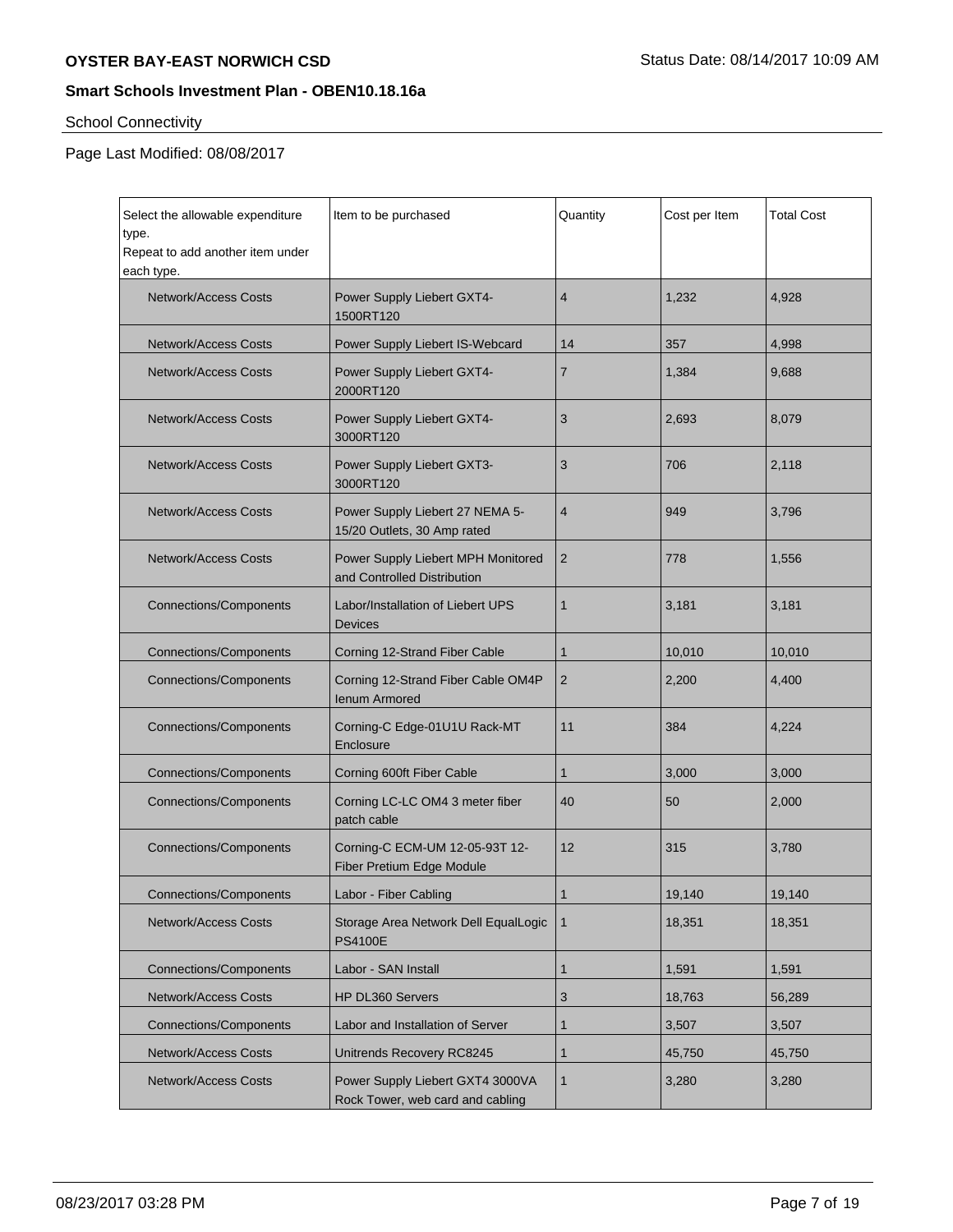Community Connectivity (Broadband and Wireless)

Page Last Modified: 08/08/2017

## **Group 1**

**1. Describe how you intend to use Smart Schools Bond Act funds for high-speed broadband and/or wireless connectivity projects in the community.**

(No Response)

**2. Please describe how the proposed project(s) will promote student achievement and increase student and/or staff access to the Internet in a manner that enhances student learning and/or instruction outside of the school day and/or school building.**

(No Response)

**3. Community connectivity projects must comply with all the necessary local building codes and regulations (building and related permits are not required prior to plan submission).**

 $\Box$  I certify that we will comply with all the necessary local building codes and regulations.

**4. Please describe the physical location of the proposed investment.**

(No Response)

**5. Please provide the initial list of partners participating in the Community Connectivity Broadband Project, along with their Federal Tax Identification (Employer Identification) number.**

| <b>Project Partners</b> | Federal ID#     |
|-------------------------|-----------------|
| (No Response)           | l (No Response) |

**6. If you are submitting an allocation for Community Connectivity, complete this table. Note that the calculated Total at the bottom of the table must equal the Total allocation for this category that you entered in the SSIP Overview overall budget.**

|                                    | Sub-Allocation |
|------------------------------------|----------------|
| Network/Access Costs               | (No Response)  |
| Outside Plant Costs                | (No Response)  |
| <b>Tower Costs</b>                 | (No Response)  |
| <b>Customer Premises Equipment</b> | (No Response)  |
| <b>Professional Services</b>       | (No Response)  |
| Testing                            | (No Response)  |
| <b>Other Upfront Costs</b>         | (No Response)  |
| <b>Other Costs</b>                 | (No Response)  |
| Totals:                            | 0              |

**7. Please detail the type, quantity, per unit cost and total cost of the eligible items under each sub-category. This is especially important for any expenditures listed under the "Other" category. All expenditures must be capital-bond eligible to be reimbursed through the SSBA. If you have any questions, please contact us directly through smartschools@nysed.gov.**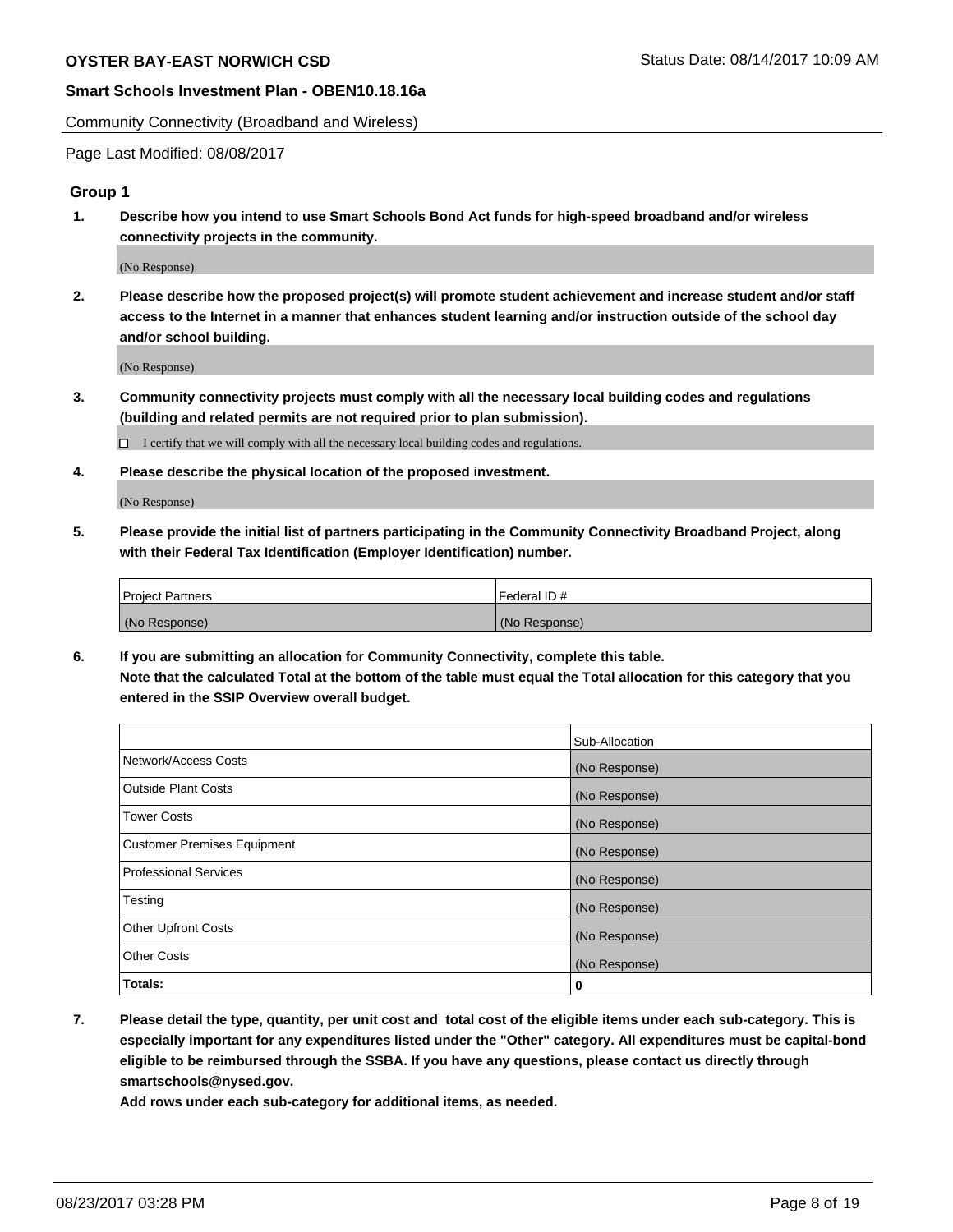Community Connectivity (Broadband and Wireless)

Page Last Modified: 08/08/2017

| Select the allowable expenditure | Item to be purchased | Quantity      | Cost per Item | <b>Total Cost</b> |
|----------------------------------|----------------------|---------------|---------------|-------------------|
| type.                            |                      |               |               |                   |
| Repeat to add another item under |                      |               |               |                   |
| each type.                       |                      |               |               |                   |
| (No Response)                    | (No Response)        | (No Response) | (No Response) | (No Response)     |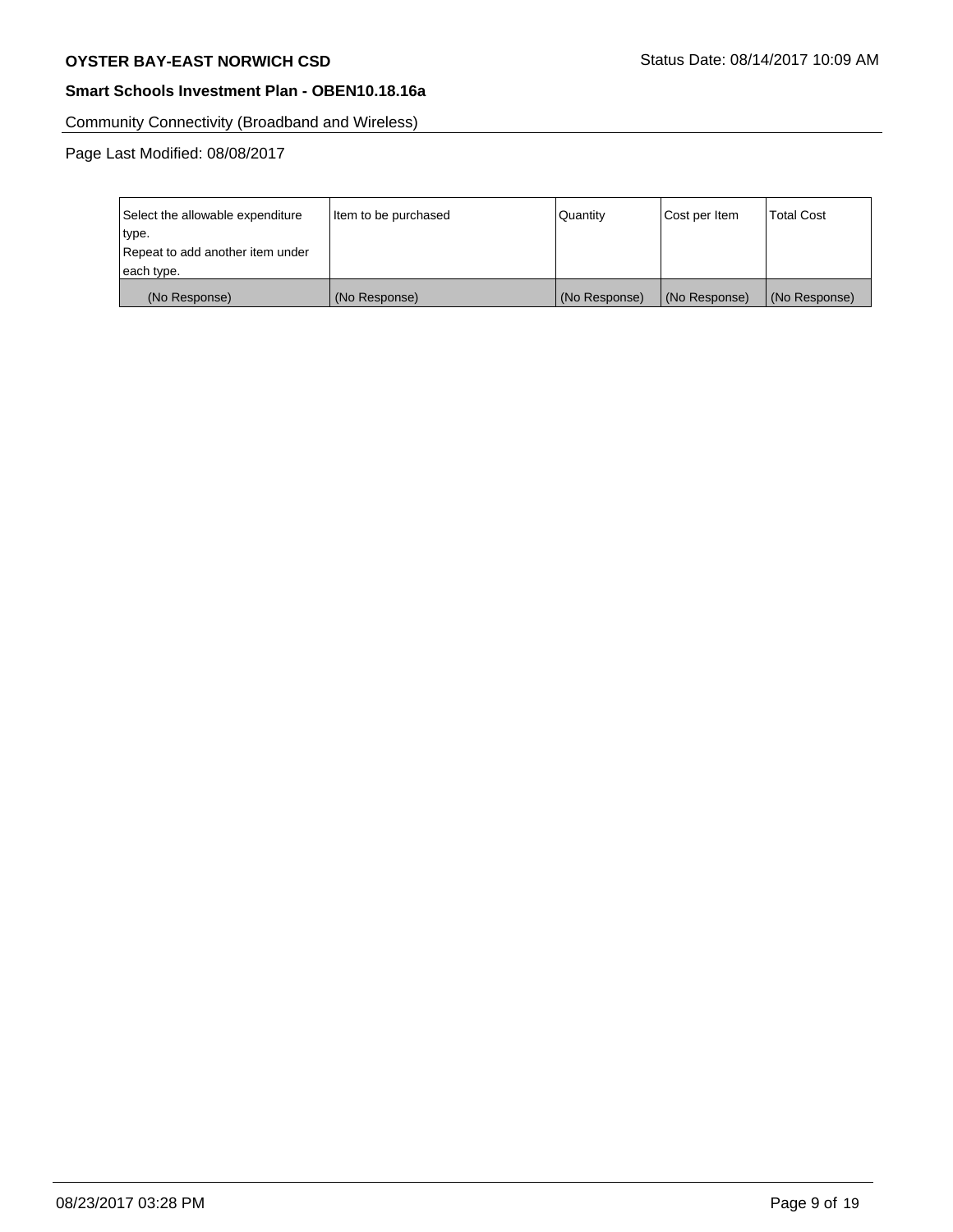#### Classroom Learning Technology

### **Questions**

**1. In order for students and faculty to receive the maximum benefit from the technology made available under the Smart Schools Bond Act, their school buildings must possess sufficient connectivity infrastructure to ensure that devices can be used during the school day. Smart Schools Investment Plans must demonstrate that sufficient infrastructure that meets the Federal Communications Commission's 100 Mbps per 1,000 students standard currently exists in the buildings where new devices will be deployed, or is a planned use of a portion of Smart Schools Bond Act funds, or is under development through another funding source.**

**Smart Schools Bond Act funds used for technology infrastructure or classroom technology investments must increase the number of school buildings that meet or exceed the minimum speed standard of 100 Mbps per 1,000 students and staff within 12 months. This standard may be met on either a contracted 24/7 firm service or a "burstable" capability. If the standard is met under the burstable criteria, it must be:**

**1. Specifically codified in a service contract with a provider, and**

**2. Guaranteed to be available to all students and devices as needed, particularly during periods of high demand, such as computer-based testing (CBT) periods.**

**Please describe how your district already meets or is planning to meet this standard within 12 months of plan submission.**

(No Response)

- **1a. If a district believes that it will be impossible to meet this standard within 12 months, it may apply for a waiver of this requirement, as described on the Smart Schools website. The waiver must be filed and approved by SED prior to submitting this survey.**
	- $\Box$  By checking this box, you are certifying that the school district has an approved waiver of this requirement on file with the New York State Education Department.

#### **2. Connectivity Speed Calculator (Required)**

|                         | Number of<br><b>Students</b> | Multiply by<br>100 Kbps | Divide by 1000 Current Speed<br>to Convert to<br>Required<br>l Speed in Mb | in Mb                        | Expected<br>Speed to be<br>Attained Within   Required<br>12 Months | <b>Expected Date</b><br><b>When</b><br>Speed Will be<br>Met |
|-------------------------|------------------------------|-------------------------|----------------------------------------------------------------------------|------------------------------|--------------------------------------------------------------------|-------------------------------------------------------------|
| <b>Calculated Speed</b> | (No<br>Response)             | (No Response)           | l (No<br>Response)                                                         | KN <sub>O</sub><br>Response) | (No<br>Response)                                                   | (No<br>Response)                                            |

**3. If the district wishes to have students and staff access the Internet from wireless devices within the school building, or in close proximity to it, it must first ensure that it has a robust Wi-Fi network in place that has sufficient bandwidth to meet user demand.**

**Please describe how you have quantified this demand and how you plan to meet this demand.**

(No Response)

**4. All New York State public school districts are required to complete and submit an Instructional Technology Plan survey to the New York State Education Department in compliance with Section 753 of the Education Law and per Part 100.12 of the Commissioner's Regulations.**

**Districts that include educational technology purchases as part of their Smart Schools Investment Plan must have a submitted and approved Instructional Technology Plan survey on file with the New York State Education Department.**

By checking this box, you are certifying that the school district has an approved Instructional Technology Plan survey on file with the New York State Education Department.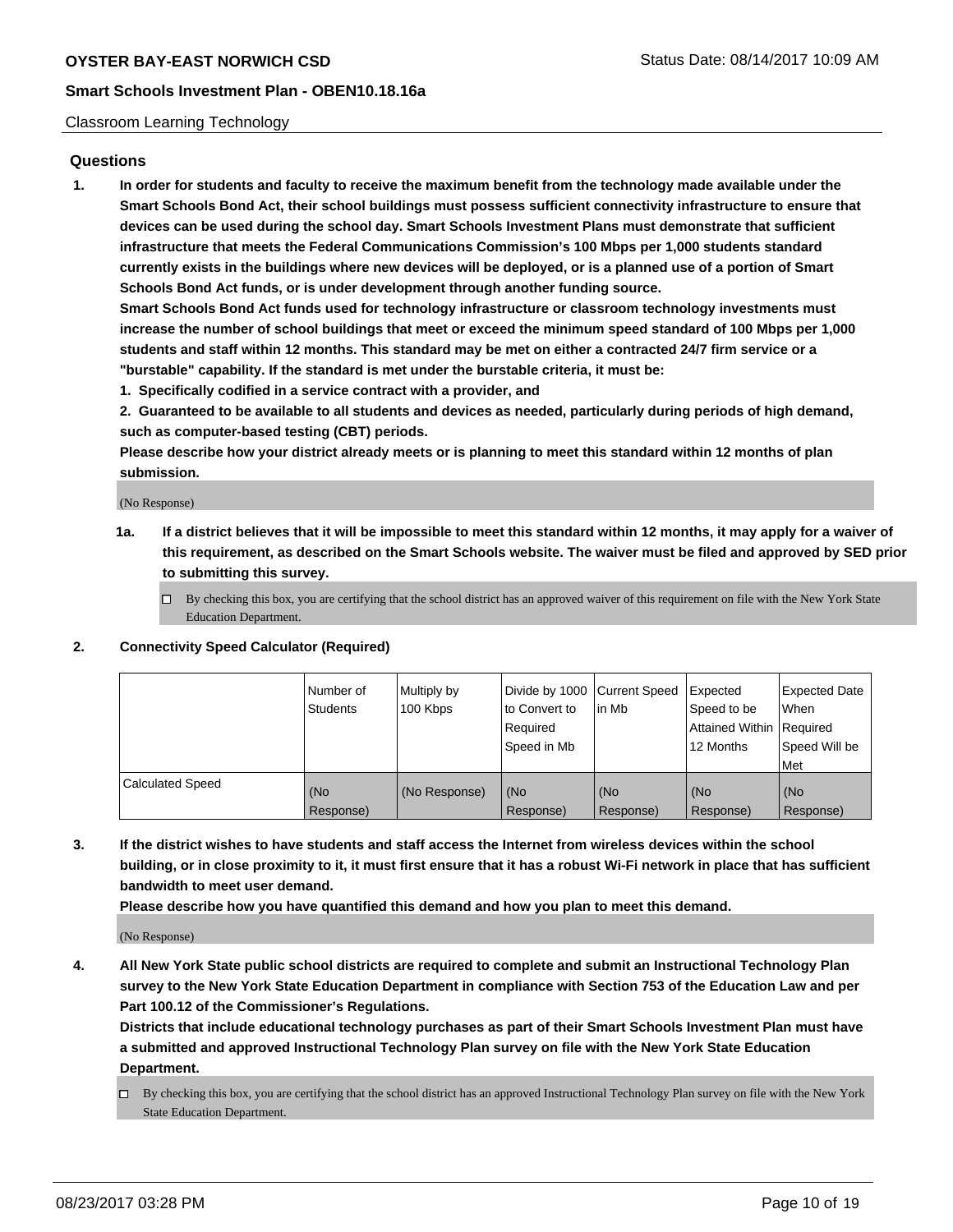#### Classroom Learning Technology

**5. Describe the devices you intend to purchase and their compatibility with existing or planned platforms or systems. Specifically address the adequacy of each facility's electrical, HVAC and other infrastructure necessary to install and support the operation of the planned technology.**

(No Response)

- **6. Describe how the proposed technology purchases will:**
	- **> enhance differentiated instruction;**
	- **> expand student learning inside and outside the classroom;**
	- **> benefit students with disabilities and English language learners; and**
	- **> contribute to the reduction of other learning gaps that have been identified within the district.**

**The expectation is that districts will place a priority on addressing the needs of students who struggle to succeed in a rigorous curriculum. Responses in this section should specifically address this concern and align with the district's Instructional Technology Plan (in particular Question 2 of E. Curriculum and Instruction: "Does the district's instructional technology plan address the needs of students with disabilities to ensure equitable access to instruction, materials and assessments?" and Question 3 of the same section: "Does the district's instructional technology plan address the provision of assistive technology specifically for students with disabilities to ensure access to and participation in the general curriculum?"**

(No Response)

**7. Where appropriate, describe how the proposed technology purchases will enhance ongoing communication with parents and other stakeholders and help the district facilitate technology-based regional partnerships, including distance learning and other efforts.**

(No Response)

**8. Describe the district's plan to provide professional development to ensure that administrators, teachers and staff can employ the technology purchased to enhance instruction successfully.**

**Note: This response should be aligned and expanded upon in accordance with your district's response to Question 1 of F. Professional Development of your Instructional Technology Plan: "Please provide a summary of professional development offered to teachers and staff, for the time period covered by this plan, to support technology to enhance teaching and learning. Please include topics, audience and method of delivery within your summary."**

(No Response)

- **9. Districts must contact the SUNY/CUNY teacher preparation program that supplies the largest number of the district's new teachers to request advice on innovative uses and best practices at the intersection of pedagogy and educational technology.**
	- By checking this box, you certify that you have contacted the SUNY/CUNY teacher preparation program that supplies the largest number of your new teachers to request advice on these issues.
	- **9a. Please enter the name of the SUNY or CUNY Institution that you contacted.**

(No Response)

**9b. Enter the primary Institution phone number.**

(No Response)

**9c. Enter the name of the contact person with whom you consulted and/or will be collaborating with on innovative uses of technology and best practices.**

(No Response)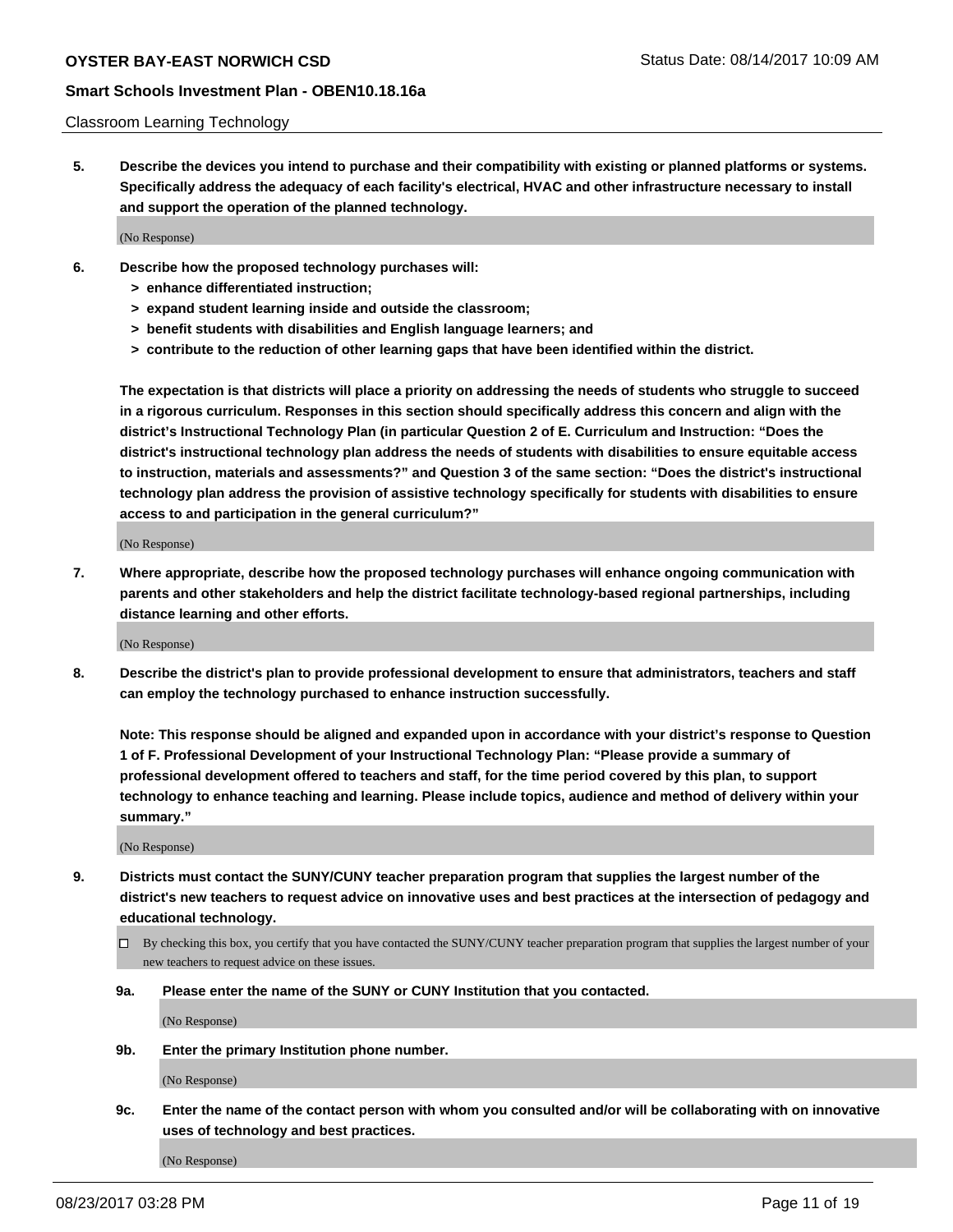Classroom Learning Technology

**10. A district whose Smart Schools Investment Plan proposes the purchase of technology devices and other hardware must account for nonpublic schools in the district.**

**Are there nonpublic schools within your school district?**

- □ Yes
- $\square$  No
- **11. Nonpublic Classroom Technology Loan Calculator**

**The Smart Schools Bond Act provides that any Classroom Learning Technology purchases made using Smart Schools funds shall be lent, upon request, to nonpublic schools in the district. However, no school district shall be required to loan technology in amounts greater than the total obtained and spent on technology pursuant to the Smart Schools Bond Act and the value of such loan may not exceed the total of \$250 multiplied by the nonpublic school enrollment in the base year at the time of enactment.**

#### **See:**

**http://www.p12.nysed.gov/mgtserv/smart\_schools/docs/Smart\_Schools\_Bond\_Act\_Guidance\_04.27.15\_Final.pdf.**

|                                     | 1. Classroom<br>Technology<br>Sub-allocation | 2. Public<br>Enrollment<br>(2014-15) | 3. Nonpublic<br>Enrollment<br>(2014-15) | l 4. Sum of<br>Public and<br>l Nonpublic<br>Enrollment                                        | 15. Total Per<br>Pupil Sub-<br>l allocation | l 6. Total<br>Nonpublic Loan<br>l Amount |
|-------------------------------------|----------------------------------------------|--------------------------------------|-----------------------------------------|-----------------------------------------------------------------------------------------------|---------------------------------------------|------------------------------------------|
| Calculated Nonpublic Loan<br>Amount |                                              |                                      |                                         | (No Response)   (No Response)   (No Response)   (No Response)   (No Response)   (No Response) |                                             |                                          |

**12. To ensure the sustainability of technology purchases made with Smart Schools funds, districts must demonstrate a long-term plan to maintain and replace technology purchases supported by Smart Schools Bond Act funds. This sustainability plan shall demonstrate a district's capacity to support recurring costs of use that are ineligible for Smart Schools Bond Act funding such as device maintenance, technical support, Internet and wireless fees, maintenance of hotspots, staff professional development, building maintenance and the replacement of incidental items. Further, such a sustainability plan shall include a long-term plan for the replacement of purchased devices and equipment at the end of their useful life with other funding sources.**

 $\Box$  By checking this box, you certify that the district has a sustainability plan as described above.

**13. Districts must ensure that devices purchased with Smart Schools Bond funds will be distributed, prepared for use, maintained and supported appropriately. Districts must maintain detailed device inventories in accordance with generally accepted accounting principles.**

By checking this box, you certify that the district has a distribution and inventory management plan and system in place.

**14. If you are submitting an allocation for Classroom Learning Technology complete this table. Note that the calculated Total at the bottom of the table must equal the Total allocation for this category that you entered in the SSIP Overview overall budget.**

|                          | Sub-Allocation |
|--------------------------|----------------|
| Interactive Whiteboards  | (No Response)  |
| <b>Computer Servers</b>  | (No Response)  |
| <b>Desktop Computers</b> | (No Response)  |
| <b>Laptop Computers</b>  | (No Response)  |
| <b>Tablet Computers</b>  | (No Response)  |
| Other Costs              | (No Response)  |
| Totals:                  | 0              |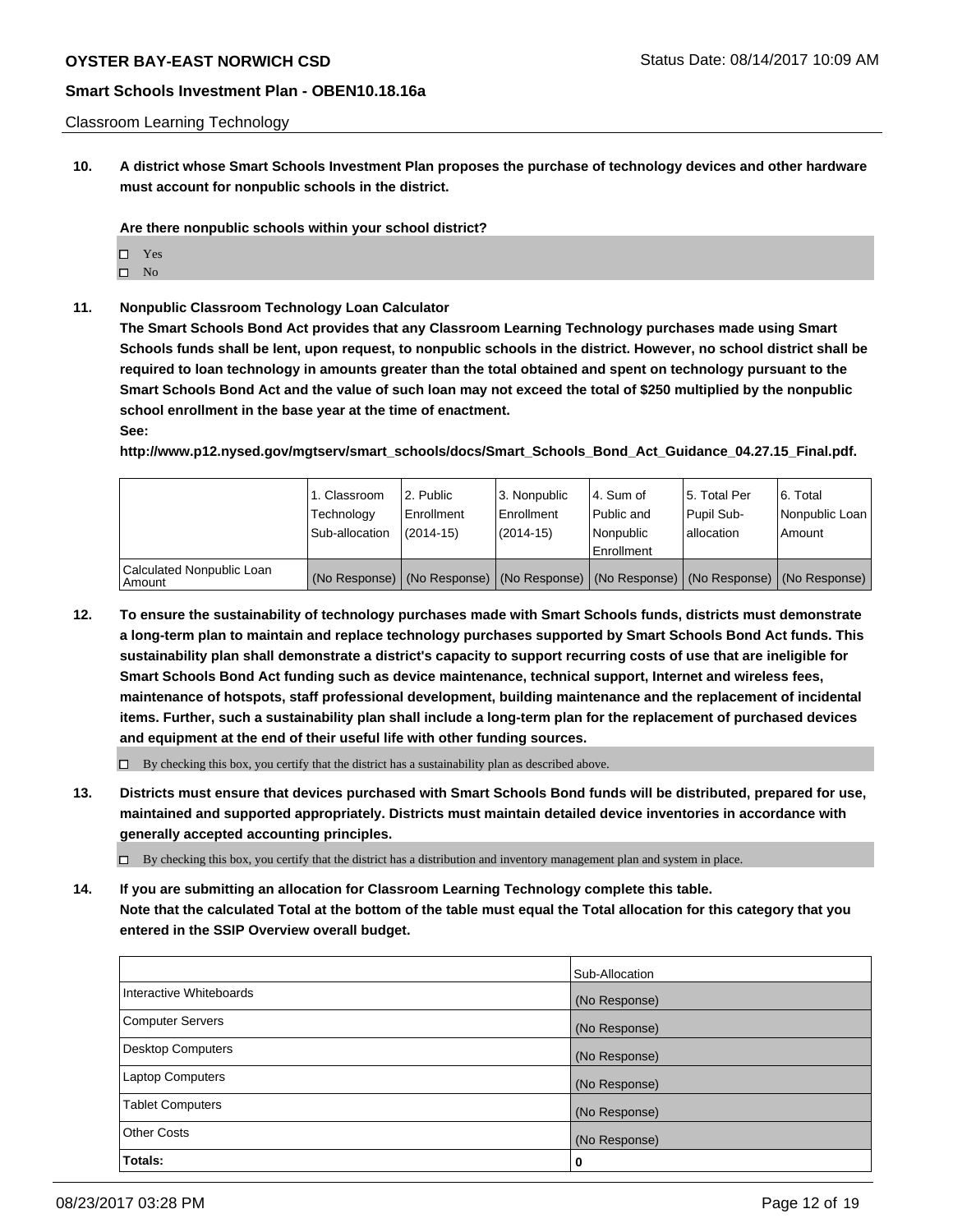#### Classroom Learning Technology

**15. Please detail the type, quantity, per unit cost and total cost of the eligible items under each sub-category. This is especially important for any expenditures listed under the "Other" category. All expenditures must be capital-bond eligible to be reimbursed through the SSBA. If you have any questions, please contact us directly through smartschools@nysed.gov.**

**Please specify in the "Item to be Purchased" field which specific expenditures and items are planned to meet the district's nonpublic loan requirement, if applicable.**

**NOTE: Wireless Access Points that will be loaned/purchased for nonpublic schools should ONLY be included in this category, not under School Connectivity, where public school districts would list them.**

| Select the allowable expenditure | I Item to be Purchased | Quantity      | Cost per Item | <b>Total Cost</b> |
|----------------------------------|------------------------|---------------|---------------|-------------------|
| type.                            |                        |               |               |                   |
| Repeat to add another item under |                        |               |               |                   |
| each type.                       |                        |               |               |                   |
| (No Response)                    | (No Response)          | (No Response) | (No Response) | (No Response)     |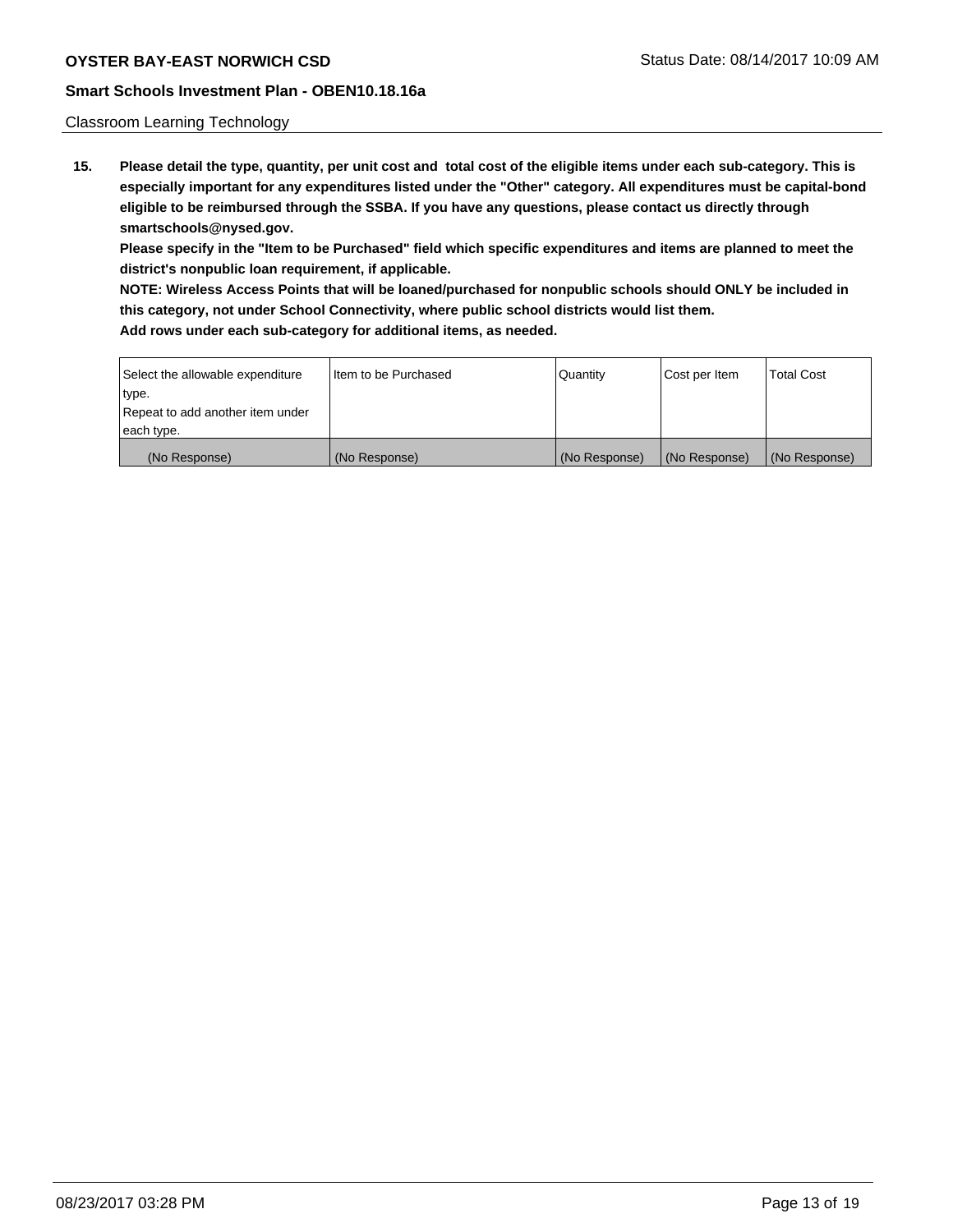#### Pre-Kindergarten Classrooms

## **Group 1**

**1. Provide information regarding how and where the district is currently serving pre-kindergarten students and justify the need for additional space with enrollment projections over 3 years.**

(No Response)

- **2. Describe the district's plan to construct, enhance or modernize education facilities to accommodate prekindergarten programs. Such plans must include:**
	- **Specific descriptions of what the district intends to do to each space;**
	- **An affirmation that pre-kindergarten classrooms will contain a minimum of 900 square feet per classroom;**
	- **The number of classrooms involved;**
	- **The approximate construction costs per classroom; and**

**- Confirmation that the space is district-owned or has a long-term lease that exceeds the probable useful life of the improvements.**

(No Response)

**3. Smart Schools Bond Act funds may only be used for capital construction costs. Describe the type and amount of additional funds that will be required to support ineligible ongoing costs (e.g. instruction, supplies) associated with any additional pre-kindergarten classrooms that the district plans to add.**

(No Response)

**4. All plans and specifications for the erection, repair, enlargement or remodeling of school buildings in any public school district in the State must be reviewed and approved by the Commissioner. Districts that plan capital projects using their Smart Schools Bond Act funds will undergo a Preliminary Review Process by the Office of Facilities Planning.**

**Please indicate on a separate row each project number given to you by the Office of Facilities Planning.**

| Project Number |  |
|----------------|--|
| (No Response)  |  |

**5. If you have made an allocation for Pre-Kindergarten Classrooms, complete this table.**

**Note that the calculated Total at the bottom of the table must equal the Total allocation for this category that you entered in the SSIP Overview overall budget.**

|                                          | Sub-Allocation |
|------------------------------------------|----------------|
| Construct Pre-K Classrooms               | (No Response)  |
| Enhance/Modernize Educational Facilities | (No Response)  |
| Other Costs                              | (No Response)  |
| Totals:                                  | 0              |

**6. Please detail the type, quantity, per unit cost and total cost of the eligible items under each sub-category. This is especially important for any expenditures listed under the "Other" category. All expenditures must be capital-bond eligible to be reimbursed through the SSBA. If you have any questions, please contact us directly through smartschools@nysed.gov.**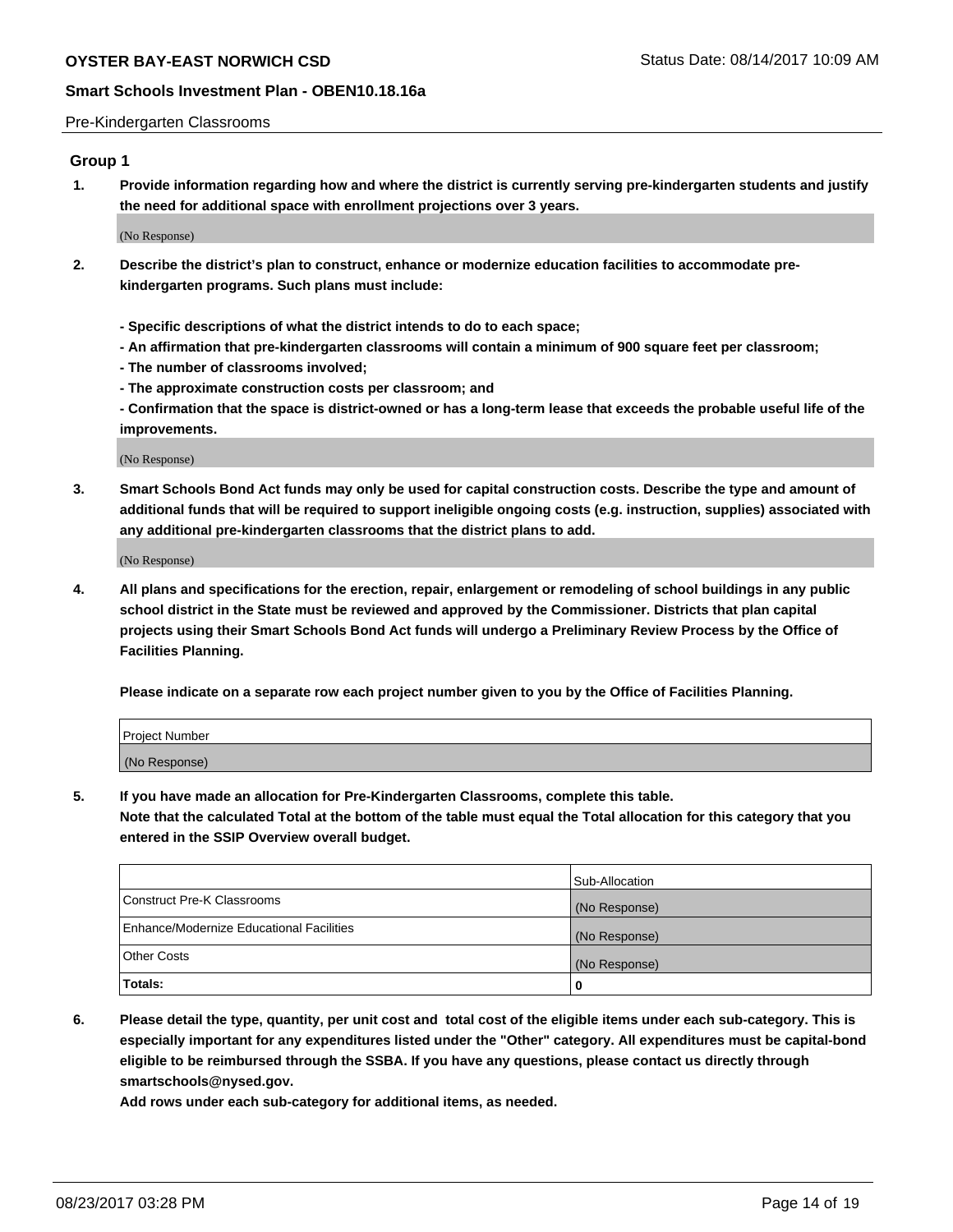Pre-Kindergarten Classrooms

| Select the allowable expenditure<br>type. | Item to be purchased | Quantity      | Cost per Item | Total Cost    |
|-------------------------------------------|----------------------|---------------|---------------|---------------|
| Repeat to add another item under          |                      |               |               |               |
| each type.                                |                      |               |               |               |
| (No Response)                             | (No Response)        | (No Response) | (No Response) | (No Response) |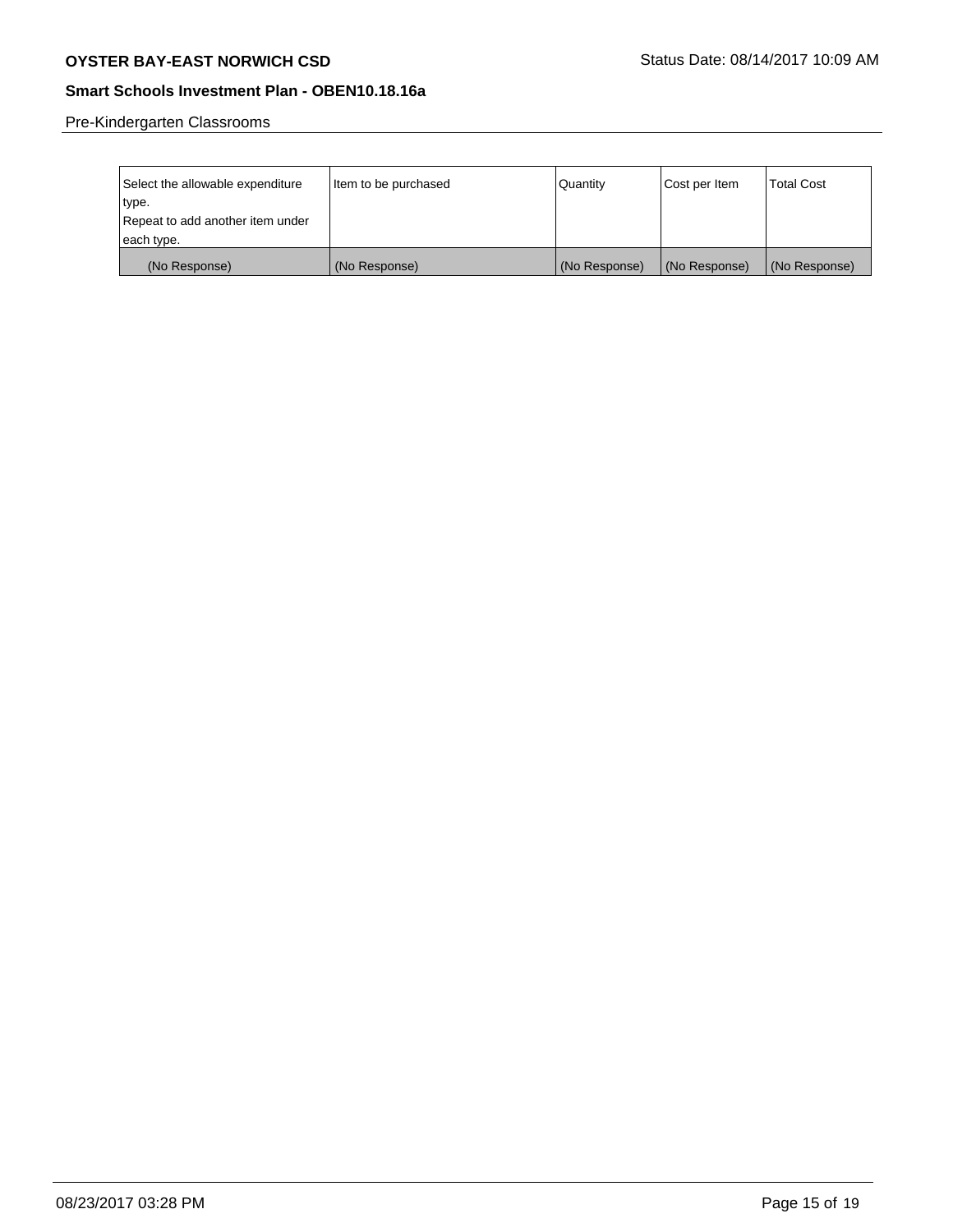Replace Transportable Classrooms

## **Group 1**

**1. Describe the district's plan to construct, enhance or modernize education facilities to provide high-quality instructional space by replacing transportable classrooms.**

(No Response)

**2. All plans and specifications for the erection, repair, enlargement or remodeling of school buildings in any public school district in the State must be reviewed and approved by the Commissioner. Districts that plan capital projects using their Smart Schools Bond Act funds will undergo a Preliminary Review Process by the Office of Facilities Planning.**

**Please indicate on a separate row each project number given to you by the Office of Facilities Planning.**

| Project Number |  |
|----------------|--|
| (No Response)  |  |

**3. For large projects that seek to blend Smart Schools Bond Act dollars with other funds, please note that Smart Schools Bond Act funds can be allocated on a pro rata basis depending on the number of new classrooms built that directly replace transportable classroom units.**

**If a district seeks to blend Smart Schools Bond Act dollars with other funds describe below what other funds are being used and what portion of the money will be Smart Schools Bond Act funds.**

(No Response)

**4. If you have made an allocation for Replace Transportable Classrooms, complete this table. Note that the calculated Total at the bottom of the table must equal the Total allocation for this category that you entered in the SSIP Overview overall budget.**

|                                                | Sub-Allocation |
|------------------------------------------------|----------------|
| Construct New Instructional Space              | (No Response)  |
| Enhance/Modernize Existing Instructional Space | (No Response)  |
| Other Costs                                    | (No Response)  |
| Totals:                                        | 0              |

**5. Please detail the type, quantity, per unit cost and total cost of the eligible items under each sub-category. This is especially important for any expenditures listed under the "Other" category. All expenditures must be capital-bond eligible to be reimbursed through the SSBA. If you have any questions, please contact us directly through smartschools@nysed.gov.**

| Select the allowable expenditure | Item to be purchased | Quantity      | Cost per Item | <b>Total Cost</b> |
|----------------------------------|----------------------|---------------|---------------|-------------------|
| type.                            |                      |               |               |                   |
| Repeat to add another item under |                      |               |               |                   |
| each type.                       |                      |               |               |                   |
| (No Response)                    | (No Response)        | (No Response) | (No Response) | (No Response)     |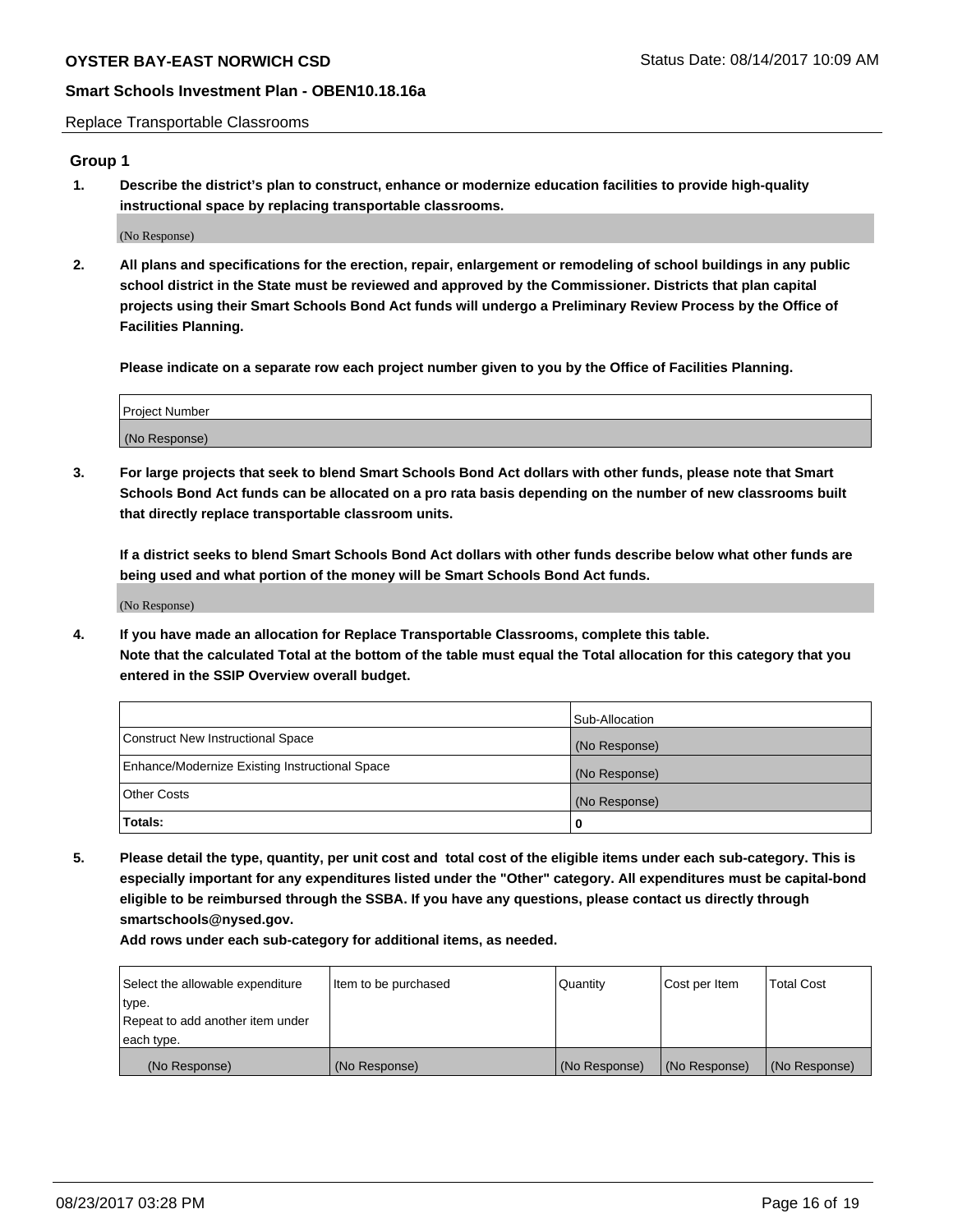#### High-Tech Security Features

## **Group 1**

**1. Describe how you intend to use Smart Schools Bond Act funds to install high-tech security features in school buildings and on school campuses.**

(No Response)

**2. All plans and specifications for the erection, repair, enlargement or remodeling of school buildings in any public school district in the State must be reviewed and approved by the Commissioner. Districts that plan capital projects using their Smart Schools Bond Act funds will undergo a Preliminary Review Process by the Office of Facilities Planning.** 

**Please indicate on a separate row each project number given to you by the Office of Facilities Planning.**

| <b>Project Number</b> |  |
|-----------------------|--|
| (No Response)         |  |

- **3. Was your project deemed eligible for streamlined Review?**
	- Yes  $\square$  No
- **4. Include the name and license number of the architect or engineer of record.**

| <b>Name</b>   | License Number |
|---------------|----------------|
| (No Response) | (No Response)  |

**5. If you have made an allocation for High-Tech Security Features, complete this table. Note that the calculated Total at the bottom of the table must equal the Total allocation for this category that you entered in the SSIP Overview overall budget.**

|                                                      | Sub-Allocation |
|------------------------------------------------------|----------------|
| Capital-Intensive Security Project (Standard Review) | (No Response)  |
| <b>Electronic Security System</b>                    | (No Response)  |
| <b>Entry Control System</b>                          | (No Response)  |
| Approved Door Hardening Project                      | (No Response)  |
| <b>Other Costs</b>                                   | (No Response)  |
| Totals:                                              | 0              |

**6. Please detail the type, quantity, per unit cost and total cost of the eligible items under each sub-category. This is especially important for any expenditures listed under the "Other" category. All expenditures must be capital-bond eligible to be reimbursed through the SSBA. If you have any questions, please contact us directly through smartschools@nysed.gov.**

| Select the allowable expenditure | Item to be purchased | Quantity      | Cost per Item | <b>Total Cost</b> |
|----------------------------------|----------------------|---------------|---------------|-------------------|
| type.                            |                      |               |               |                   |
| Repeat to add another item under |                      |               |               |                   |
| each type.                       |                      |               |               |                   |
| (No Response)                    | (No Response)        | (No Response) | (No Response) | (No Response)     |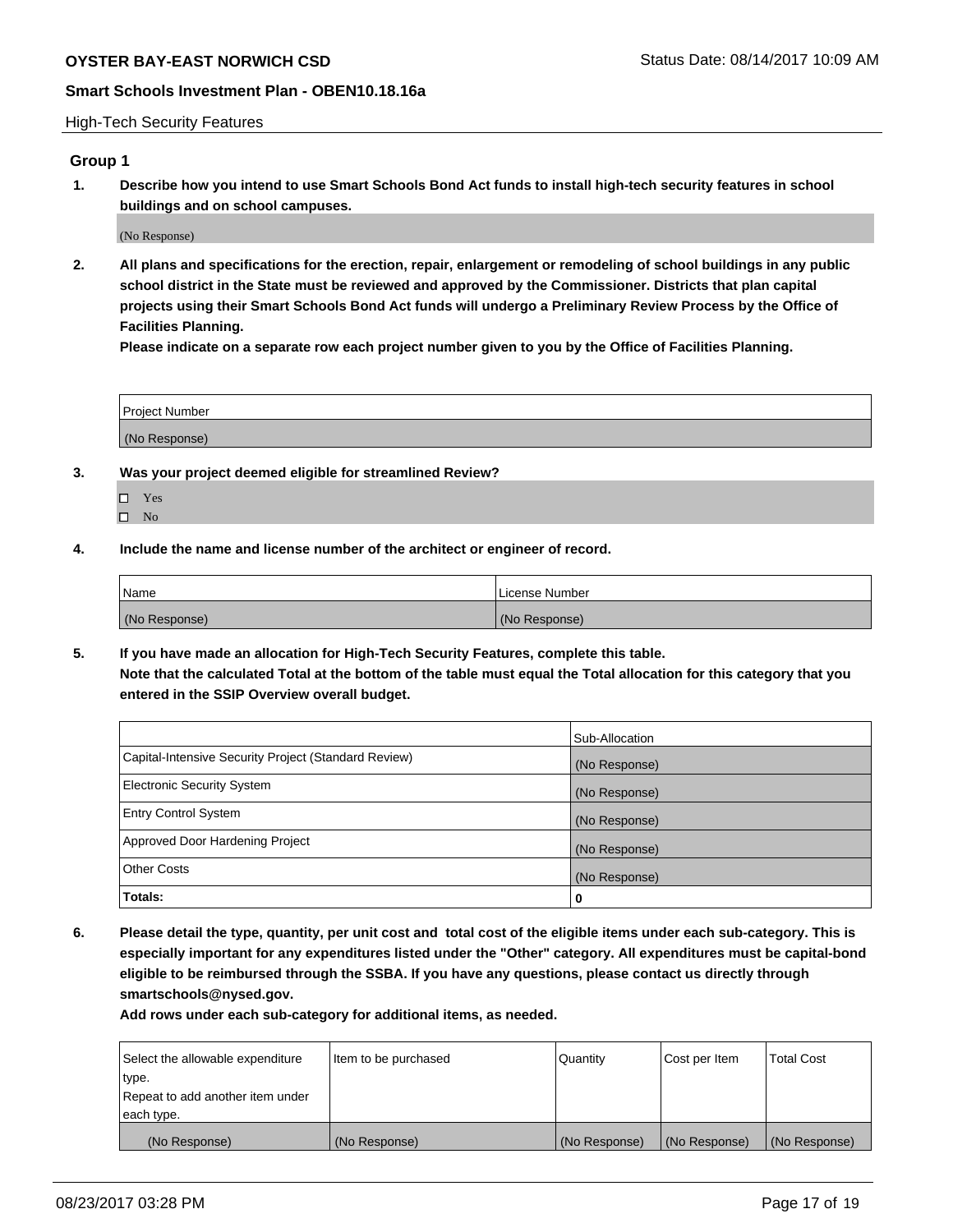Report